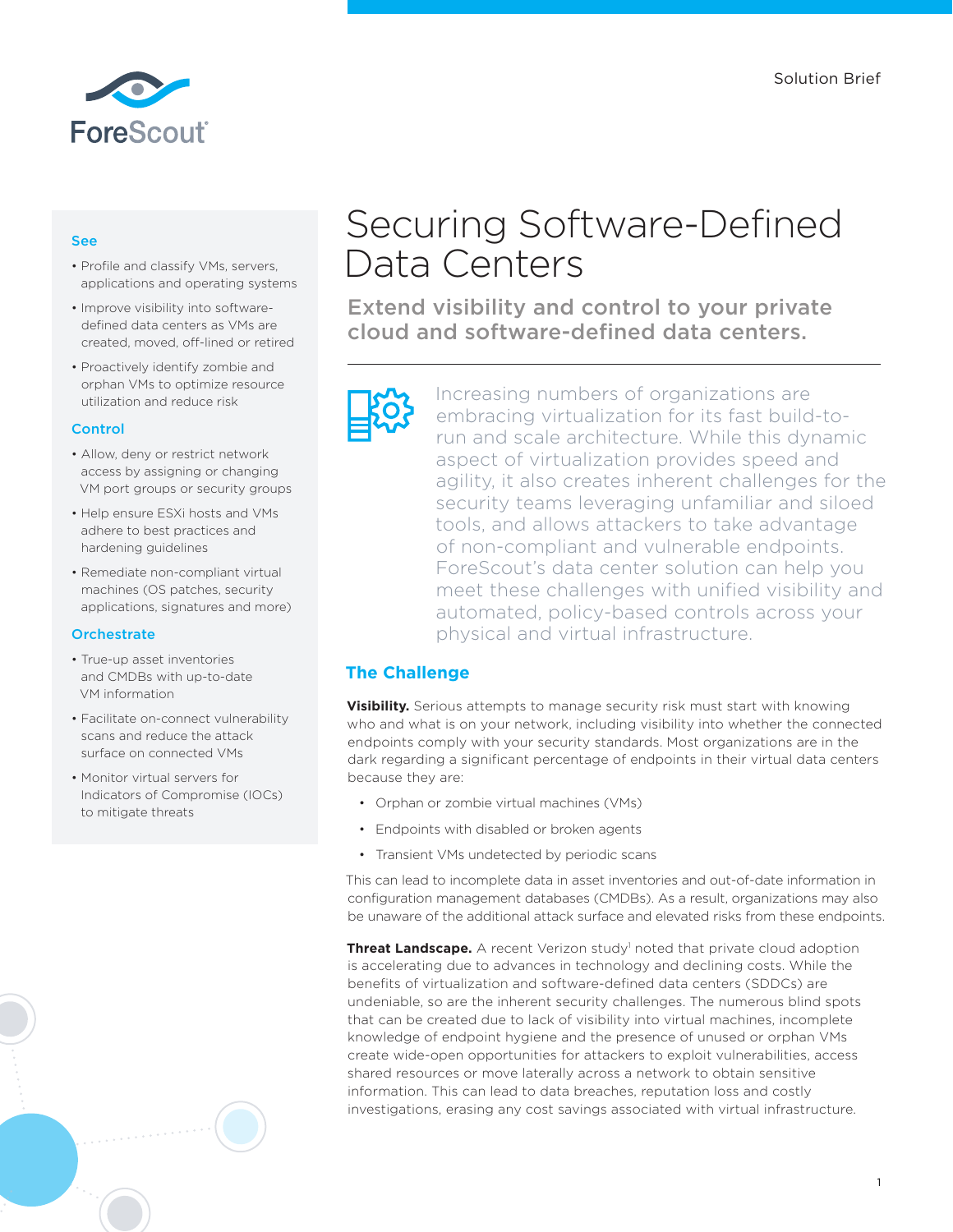# **The ForeScout Solution**

The widespread adoption of private clouds has allowed organizations to leverage virtual computing to speed application deployment, simplify data center operations and increase business agility. The VMware® vSphere platform allows you to decouple network resources from underlying hardware, optimizing resources within an SDDC. While server virtualization has powered rapid application deployment, these elastic workloads also need fast provisioning of networking and security services to operate without compromising security. Therefore, the rapid abstraction and flexibility provided by virtualization requires advanced security to protect virtual machines against emerging threats. By implementing ForeScout's data center solution, you can achieve your critical security goals, including:



#### Visibility and Asset Management

By discovering and classifying rogue, unmanaged or unapproved VMs, as well as VMware ESXi hosts and their associated properties, you can gain vastly improved visibility into your software-defined data center and private cloud. Your security operations team can stay apprised of when virtual machines are created, moved, off-lined or retired, and take automated, policy-based actions to verify configured properties on existing VMs. In addition, this improved visibility lets you true-up existing asset inventory tools such as CMDBs with up-to-date information about connected VMs and their associated properties.



#### Compliance

Unlike physical environments, virtual computing allows you to spin up a new server in a few seconds with little or no training. Consequently, wellmeaning employees who aren't qualified to maintain and patch servers can install new servers or revive offline ones that may not be compliant with the organization's security policies. Since VMs share physical resources, a misconfiguration or vulnerability in one VM can potentially compromise other VMs and lead to increased risk. With ForeScout, you can create automated policies to help ensure VMs adhere to VM hardening standards or security benchmarks. For non-compliant endpoints, you can take corrective actions based on threat severity or risk level, including isolating them in pre-defined port/security groups or requiring security agents to be installed and functional.



#### Resource Optimization

According to a recent research study<sup>2</sup>, approximately one-third of the virtual machines occupying server resources in sampled organizations were found to be zombies. These zombie VMs are unlikely to have the latest security patches or comply with security policies, making them a security risk. Additionally, in many virtual environments, VMs are created, cloned and migrated based on cyclic organizational needs or seasonal business demands. This flexibility can lead to VM sprawl—outof-control proliferation of VMs or orphan VMs that have no parent-child linkages—resulting in unused and locked resources, reduction in data center capacity and a large-scale shadow attack surface. ForeScout can help you proactively identify and manage under-utilized or shadow VMs, and help ensure that they comply with your security policies. This lets you optimize data center resources, boost infrastructure capacity and improve overall security.